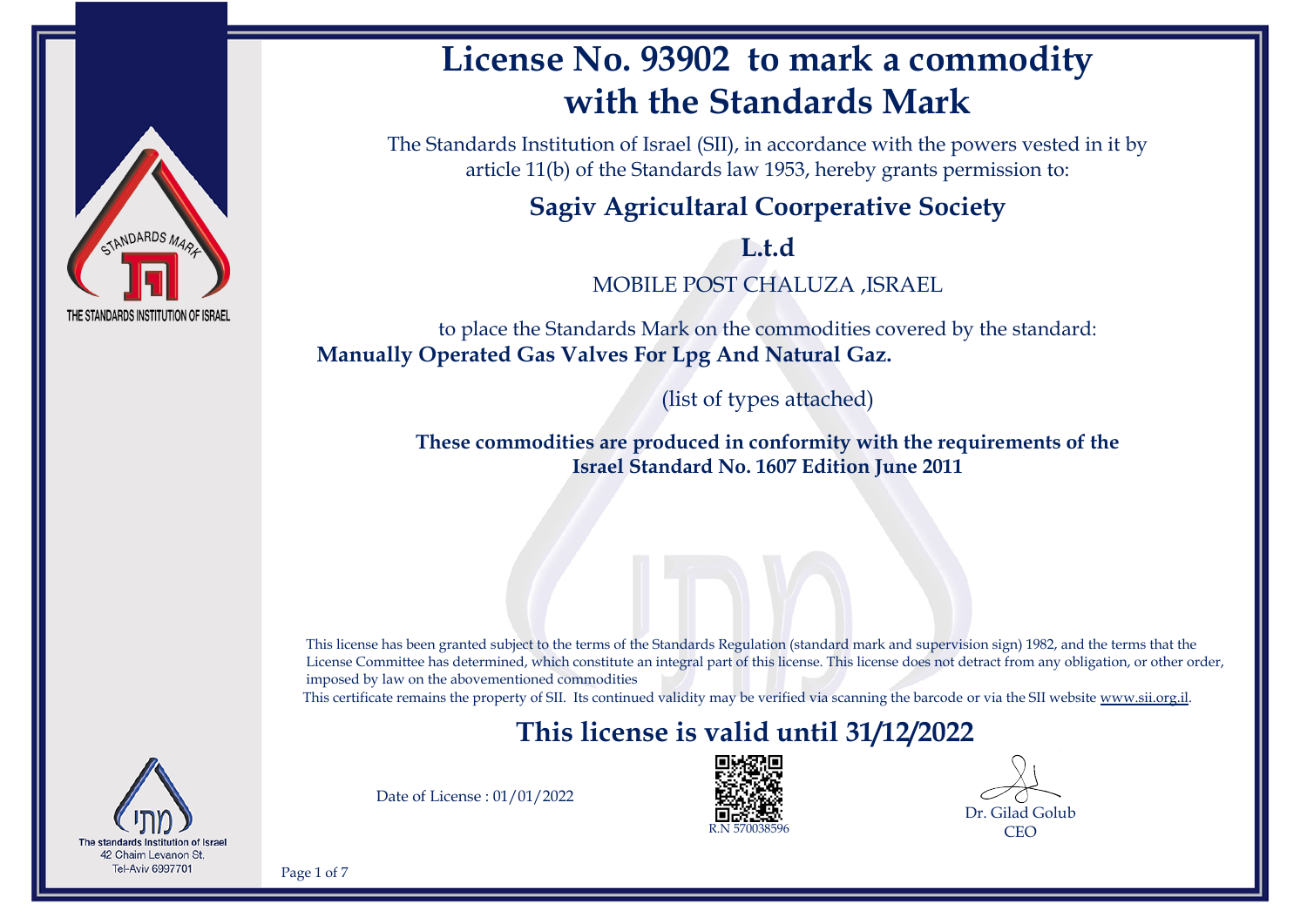

#### **Models:**

- 1. GAS BALL VALVES SGA,SGN 1/8"-1/4"-3/8"-1/2"
- 2. GAS VALVE WITH ACONNECTION FOR SG RUBBER PIPE SGAP,SGNP 1/8"-1/4"-3/8"-1/2"
- 3. GAS VALVE BALL SF-1/4"X3/8",1/2"X1/2",1/4"X1/2"
- 4. BALL VALVA WITH LUG SGAC, SGNC 1/4"-1/2"
- 5. MINI GAS MODEL 1 5/16"-3/8"
- 6. MINI GAS MODEL 2 5/16"-3/8"
- 7. GAS WALL VALVE MODEL 1 SG 1/4" 5/16" 3/8"
- 8. GAS WALL VALVE MODEL 2 SG 1/4" 5/16" 3/8"
- 9. MANIFOLD 2-3-4 3/8"-1/2"
- 10. MANIFOLD 2-3-4 (OUTLETS) 1/2", 3/8"
- 11. MODEL T SUMMER/WINTER 3/8", 5/16"
- 12. MODEL T LEVELS: 1/2" X 1/2" X 1/4" 1/2" X 1/2" X 3/8" , 1/2" X 1/2" X 1/2"
- 13. PIPE GAS TAP FLIER 1/2" S.F.P.
- 14. GAS TAP WITH WALL BRACKET: FLIER 1/2" S.F.F.C.

### **This license is valid until 31/12/2022**



Date of License : 01/01/2022



Dr. Gilad Golub CEO

Page 2 of 7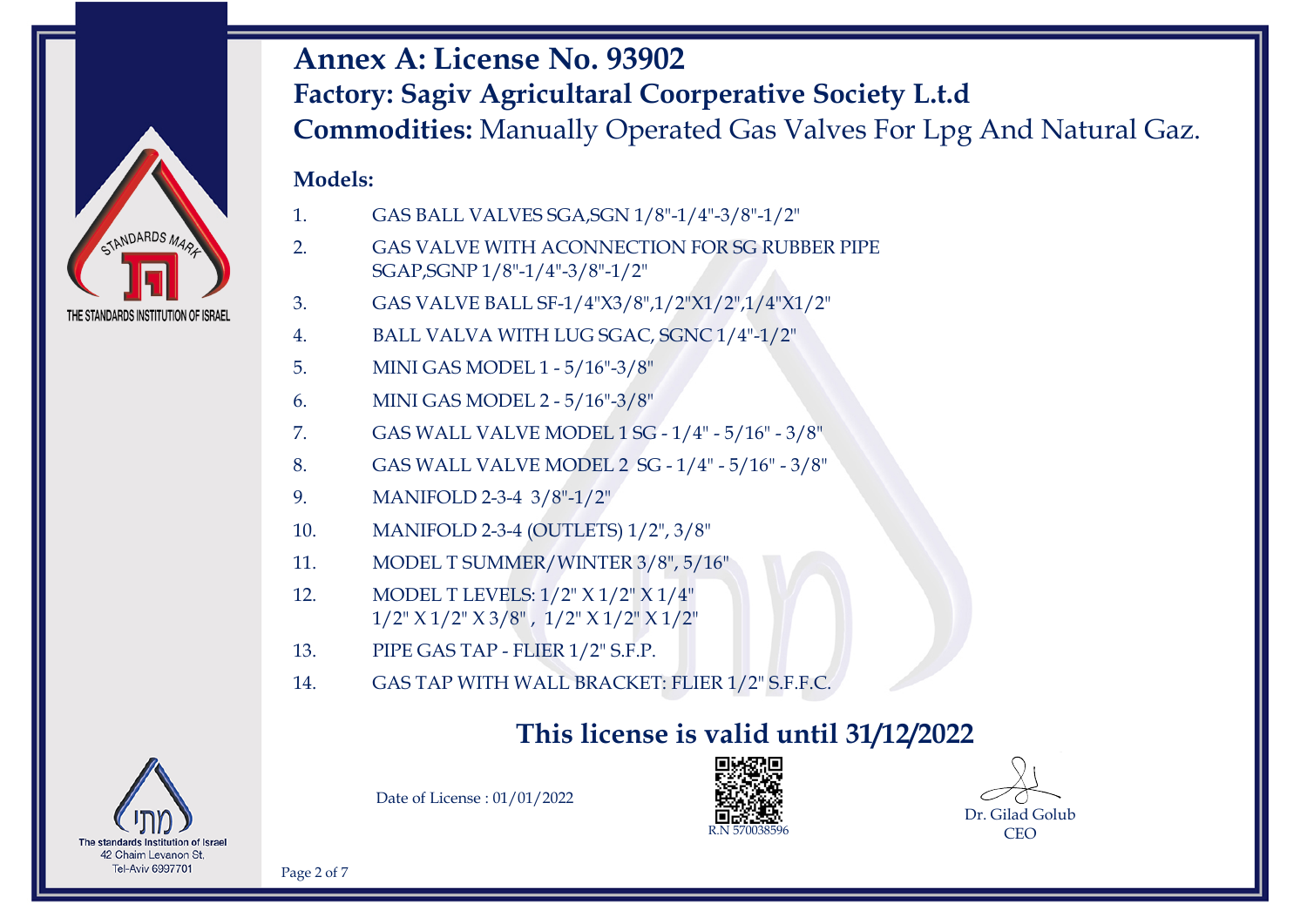- 15. FLIER GAS TAP 1/2" FLIER 1/2"
- 16. PIPE GAS TAP WITH WALL BRACKET: FLIER 1/2" S.F.P.C
- 17. Quick connect gas tap 3/8 5/16"
- 18. reversible faucet 5/16
- 19. MANIFOLD 5/8"
- 20. MANIFOLD 1/2"
- 21. MODEL T 5/8"
- 22. 1N1002108
- 23. 1N1004108
- 24. 1N1006108
- 25. 1N2008108
- 26. 1N2012108
- 27. 125016108
- 28. 1N2L20108
- 29. 1N2L24108
- 30. 1N2L32108

#### **This license is valid until 31/12/2022**



STANDARDS MAR

THE STANDARDS INSTITUTION OF ISRAEL

Date of License : 01/01/2022





Page 3 of 7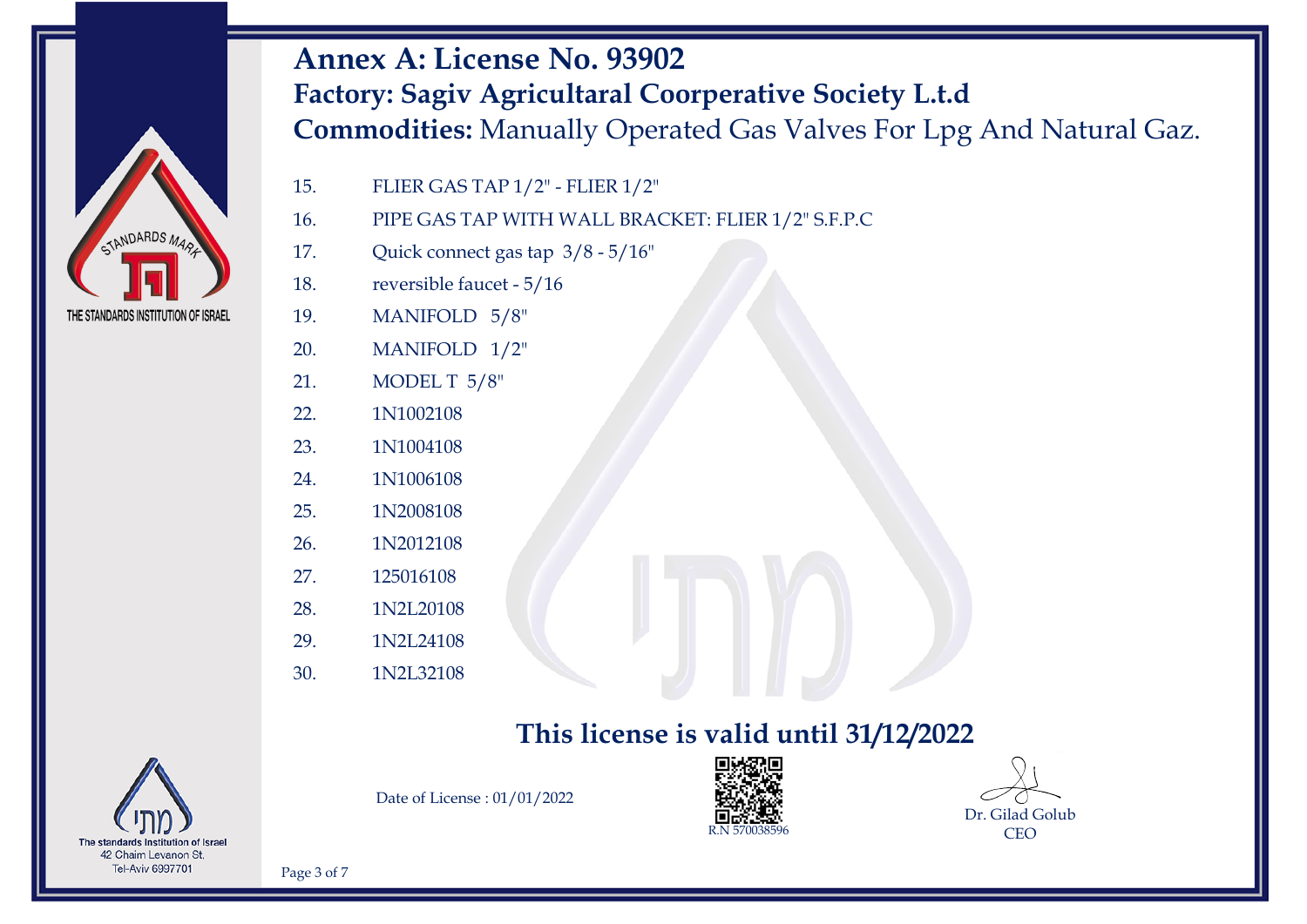- 33. 1A1006108
- 34. 1A2008108
- 35. 1A2012108
- 36. 1A2016108
- 37. 1NF609111
- 38. 1NF809111
- 39. 1A1004109
- 40. 1A2008101
- 41. 1N1004109
- 42. 1N2008101
- 43. 1N2012101
- 44. 1F3004100
- 45. 1F4004100
- 46. 1AF609100

#### **This license is valid until 31/12/2022**



STANDARDS MAR

THE STANDARDS INSTITUTION OF ISRAEL

Date of License : 01/01/2022





Page 4 of 7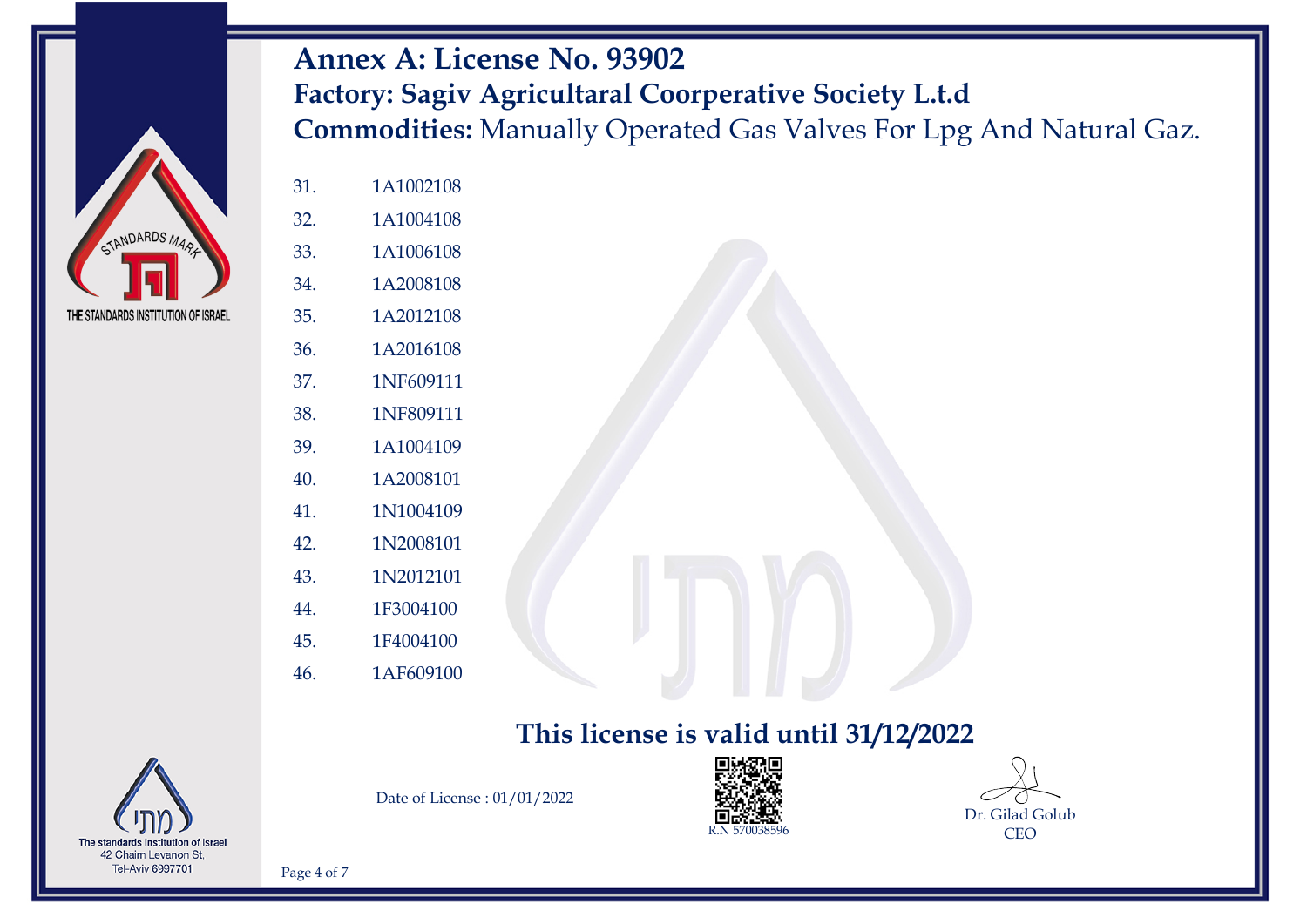

- 47. 1AF809100
- 48. 1NF609100
- 49. 1NF809100
- 50. 1FF809011
- 51. 1G1Z04001
- 52. 1G1Z05001
- 53. 1G1Z06001
- 54. 1GRF040Z0
- 55. 1GLF040Z0
- 56. 1GRF050Z0
- 57. 1GLF050Z0
- 58. 1GRF060Z0
- 59. 1GLF060Z0
- 60. 1GRZ050Z0
- 61. 1GLZ050Z0
- 62. 1GRZ060Z0

#### **This license is valid until 31/12/2022**



Date of License : 01/01/2022





Page 5 of 7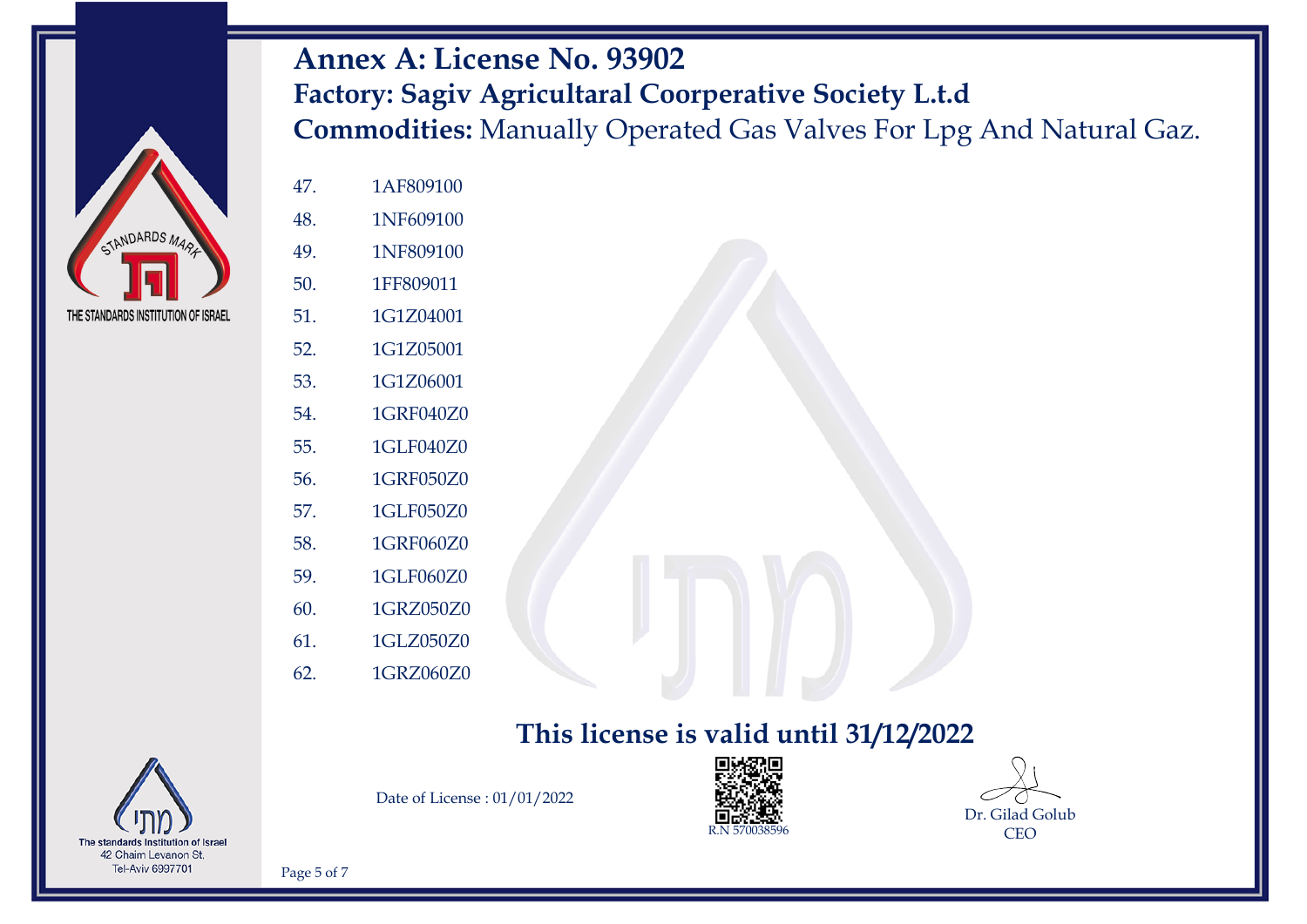

- 63. 1GLZ060Z0
- 64. 1QAF05000
- 65. 1QAF06000
- 66. 1N1P04100
- 67. 1N1P04100
- 68. 1N2P08100
- 69. 1A1P04100
- 70. 1A2P08100
- 71. 1FP809011
- 72. 1G2F05001
- 73. 1G2F06001
- 74. 1G2Z05001
- 75. 1G2Z06001
- 76. 1G0206100
- 77. 1G0306100
- 78. 1G0406100

#### **This license is valid until 31/12/2022**



Date of License : 01/01/2022





Page 6 of 7